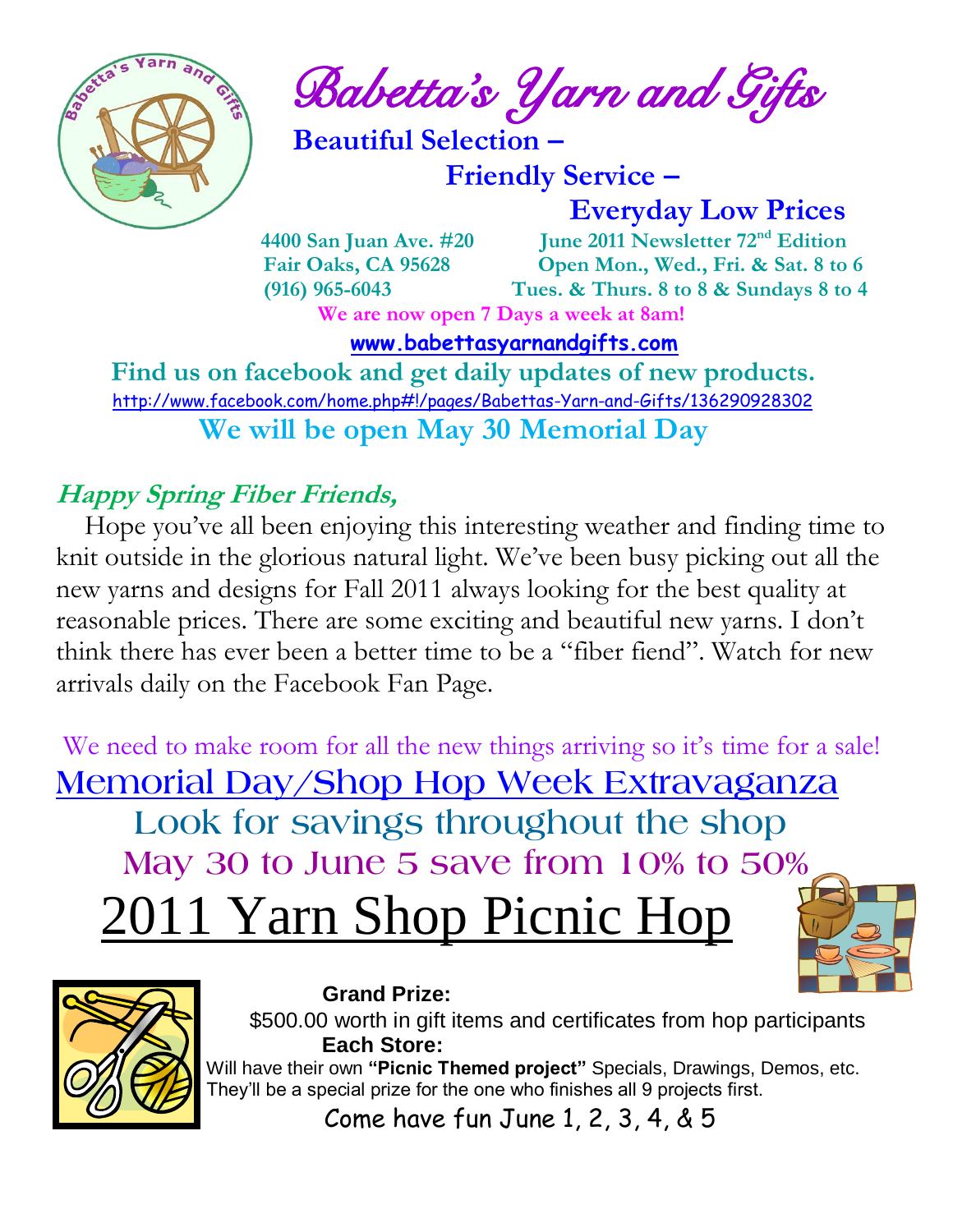#### **Participating Shops:**

**Lofty Lou's** 585 Main St. Placerville, CA 95667 530-642-2270 **\*Filati** 4810 Granite Dr. #10A Rocklin, CA 95677 916-415-9430 **\*Auburn Needleworks** 1039 High St. Auburn, CA 95603 530-888-0202 **Lake Tahoe Yarn Co.** 11008 Donner Pass Rd. Truckee, CA 96161 **\*Meadow Farm Yarn Studio** 103 Argall Way Nevada City, CA 95959 530-587-1060 **Rumpelstiltskin** 1021 R St. Sacramento, CA 95811 916-442-9225 **Anna's Yarn Shop** 8238 #200 Laguna Blvd. Elk Grove, CA 95758 916-691-3979 **Knitique** 8741 Elk Grove Blvd. Elk Grove, CA 95624 916-714-7719 **Babetta's Yarn and Gifts** 4400 San Juan Ave. Fair Oaks, CA 95628 916-965-6043 **\* These shops will not be open on June 5.**

\*We'll be serving refreshments.

\*Bring your picnic and sit and knit a while if you have time or need a break from all the hopping. \*Each shop will have a "Picnic" project to offer. \*We'll be giving away prizes too!

Mark your calendars.

June 11, 2011 is this year's World Wide Knit-in-Public date.

<http://www.facebook.com/pages/World-Wide-Knit-in-Public-Day/119335108097448>

 Don't forget to bring your non-perishable food item on your next visit for our on-going food drive and enter to win a \$25 Babetta's Gift Certificate. All donations will be distributed at local food lockers.

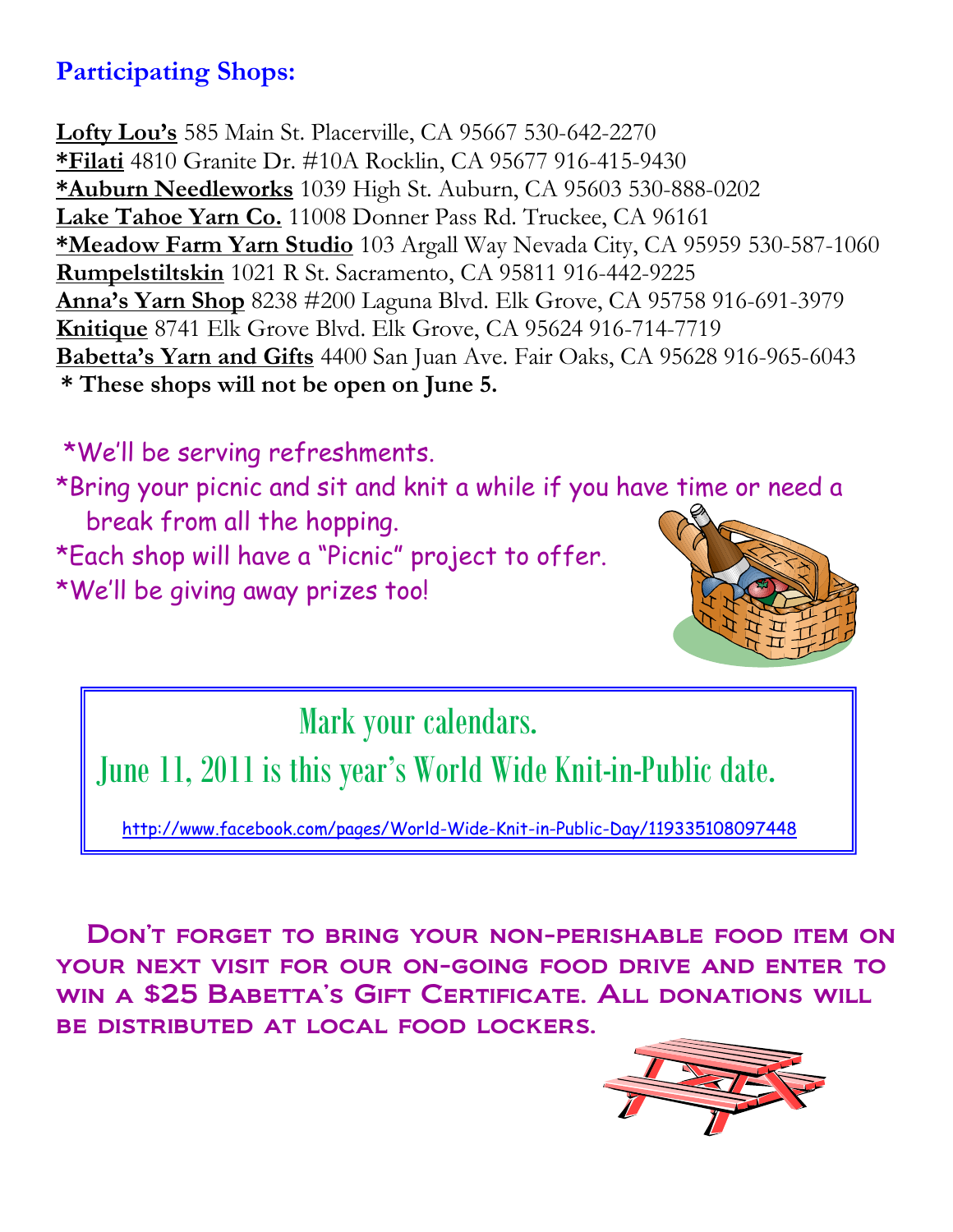#### Classes for June at Babetta's

 *In our project classes you can learn to knit anything from scarves to socks to felted purses to lace shawls to hats to sweaters. Pick your project and join in the fun. Our knitters inspire each other to try new things by sharing ideas and showing off their latest creation. Sign up for one of our classes and you will receive a coupon for %10 off your next purchase. If our class times aren't convenient we also offer private lessons in Knitting, Crochet, Spinning and Weaving by appointment.*

**\*Pre-registration is required as class sizes are limited. Please choose your dates carefully. Because of scheduling conflicts and complications, make-up classes will only be allowed under special circumstances and individual consideration.**

**Tuesdays May 33 June 7 & 14** Knitting Project 6pm – 7:30pm fee \$40

**Wednesdays June 1, 8 & 15** Knitting Project 1pm – 2:30pm fee \$40 Knitting Project 3:30pm- 5pm fee \$40

**Thursday June 2, 9 & 16** Knitting Project 6pm – 7:30pm fee \$40

**Saturdays June 4, 11 & 18** Knitting Project 4pm – 5:30pm fee \$40.

 Private Lessons Knitting or Crochet \$15 an hour and Group Knitting or Crochet Private lessons \$10 an hour per person.

 Spinning or weaving \$20 an hour and group rates are \$15 an hour per person.

**Sit and Knit or Crochet Saturdays**

 You're invited to come and sit in our little living room and share your love of handwork with other Fiber Friends. We're open from 8am to 6pm on Sat. Come by anytime throughout the day.

If you'd like to do some charity knitting with a lovely group of people our own group *"The Purls of Fair Oaks"* meets the second Thursday of every month from 10am to noon here at Babetta's. This wonderful group of knitters started out knitting baby hats for local hospitals and has now decided to take on other charity knitting projects too. If you'd like to come join the group there's always room for more. This month's date is June 9. If you'd like to drop off any knitted or crocheted donation items you can do that at any time and I will pass them on.



# *Lace Sampler KAL with Gustine*

*Some Lace knitting experience required Meetings: 6/7, 6/21, 7/12, 7/26, 8/9 & 8/23 Time: 6:30 – 8pm Sign-up fee: \$80 You will receive a 10% off coupon with registration*